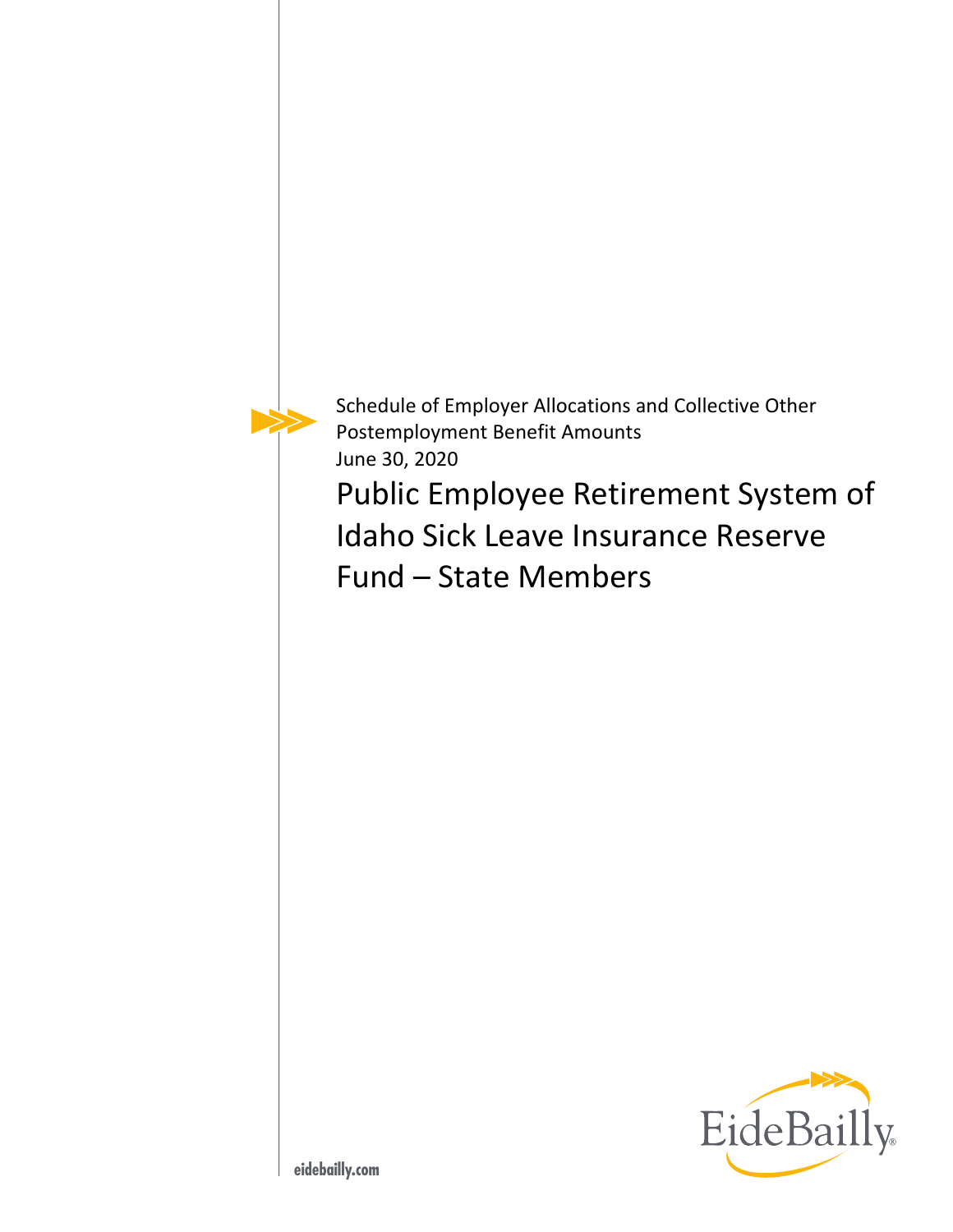# Public Employee Retirement System of Idaho Sick Leave Insurance Reserve Fund – State Members Table of Contents June 30, 2020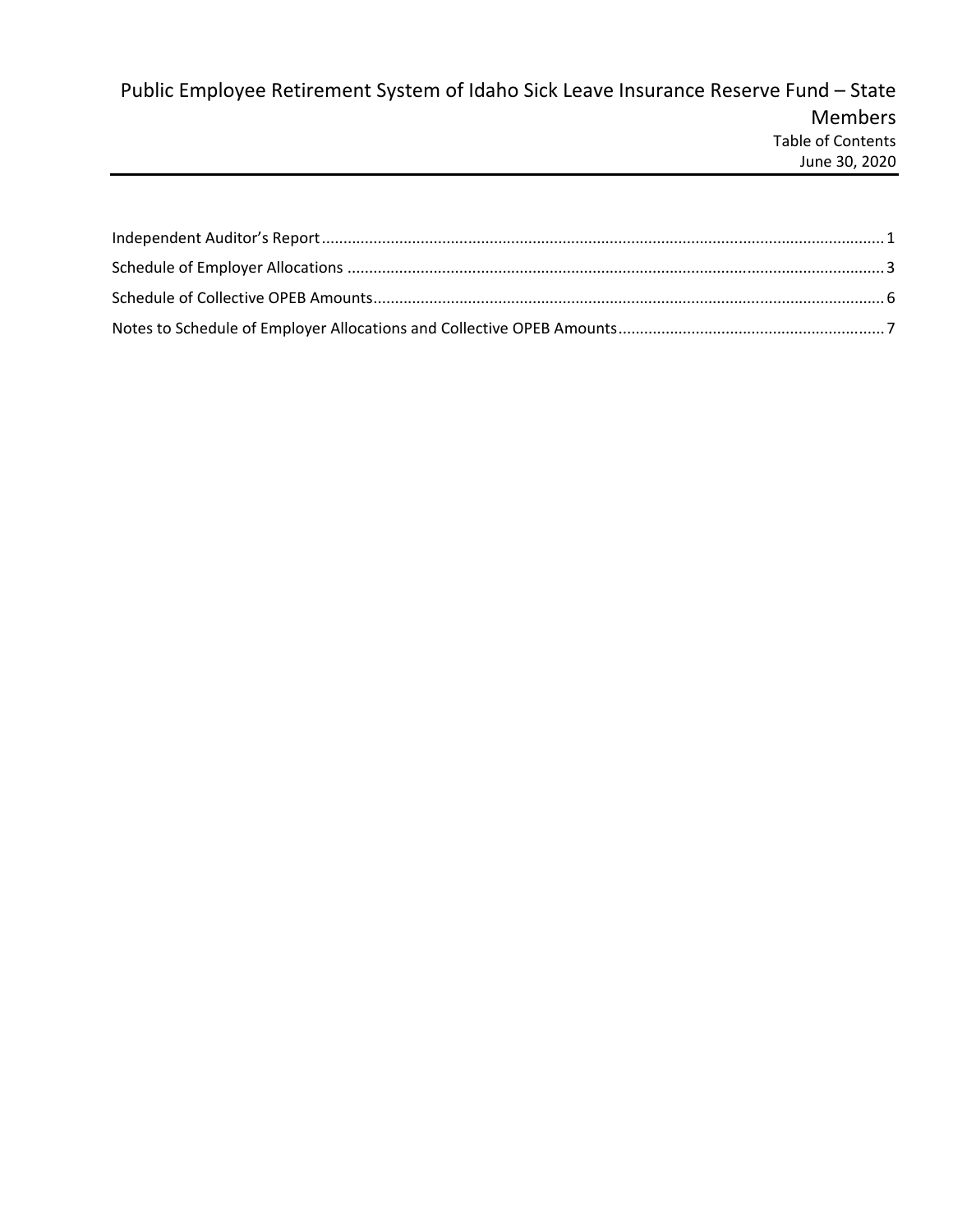

**CPAs & BUSINESS ADVISORS** 

## **Independent Auditor's Report**

To the Retirement Board Public Employee Retirement System of Idaho Boise, Idaho

## **Report on Schedule of Allocations and Net Other Postemployment Benefit (OPEB) Amounts by Employer**

We have audited the accompanying schedule of employer allocations of Public Employee Retirement System of Idaho Sick Leave Insurance Reserve Fund – State Members (the Fund) as of and for the year ended June 30, 2020, and related notes. We have also audited the totals for the columns titled net OPEB liability (asset), total deferred outflows of resources, total deferred inflow of resources and plan OPEB expense (expense offset) (specified column totals) included in the accompanying schedule of collective OPEB amounts (collectively the Schedules) of the Fund as of and for the year ended June 30, 2020, and related notes.

#### **Management's Responsibility for the Schedules**

Management is responsible for the preparation and fair presentation of the Schedules in accordance with accounting principles generally accepted in the United States of America; this includes design, implementation, and maintenance of internal control relevant to the preparation and fair presentation of the Schedules that is free from material misstatement, whether due to fraud or error.

#### **Auditor's Responsibility**

Our responsibility is to express opinions on the schedules of employer allocations and specified column totals included in the schedule of collective OPEB amounts based on our audit. We conducted our audit in accordance with auditing standards generally accepted in the United States of America. Those standards require that we plan and perform the audit to obtain reasonable assurance about whether the schedule of employer allocations and specified column totals included in the schedule of collective OPEB amounts are free from material misstatement.

An audit involves performing procedures to obtain audit evidence about the amounts and disclosures in the schedule of employer allocations and specified column totals included in the schedule of collective OPEB amounts. The procedures selected depend on the auditor's judgment, including the assessment of the risks of material misstatement of the schedule of employer allocations and specified column totals included in the schedule of collective OPEB amounts, whether due to fraud or error. In making those risk assessments, the auditor considers internal control relevant to the entity's preparation and fair presentation of the schedule of employer allocations and specified column totals included in the schedule of collective OPEB amounts in order to design audit procedures that are appropriate in the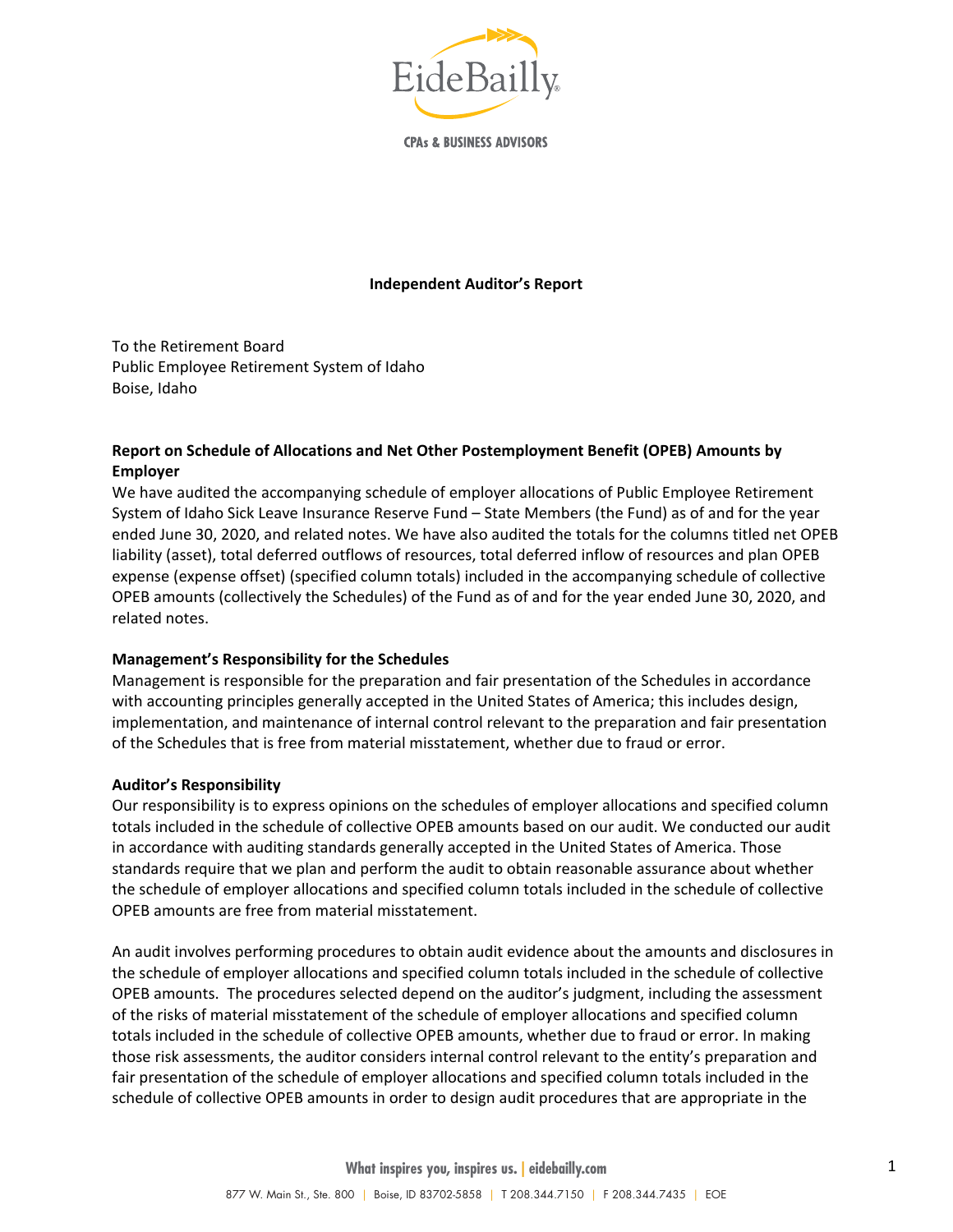circumstances, but not for the purpose of expressing an opinion on the effectiveness of Fund's internal control. Accordingly, we express no such opinion. An audit also includes evaluating the appropriateness of accounting policies used and the reasonableness of significant accounting estimates made by management, as well as evaluating the overall presentation of the schedule of employer allocations and specified column totals included in the schedule of collective OPEB amounts.

We believe that the audit evidence we have obtained is sufficient and appropriate to provide a basis for our audit opinions.

## **Opinions**

In our opinion, the Schedules referred to above present fairly, in all material respects, the employer allocations and net OPEB liability (asset), total deferred outflows of resources, total deferred inflow of resources, and plan OPEB expense (expense offset) for the total of all participating entities for the Fund as of and for the year ended June 30, 2020, in accordance with accounting principles generally accepted in the United States of America.

## **Other Matters**

We have audited, in accordance with auditing standards generally accepted in the United States of America, the financial statements of Public Employee Retirement System of Idaho (the System) as of and for the year ended June 30, 2020, and our report thereon, dated October 20, 2020, expressed an unmodified opinion on those financial statements.

## **Restriction on Use**

Our report is intended solely for the information and use of the Fund's management, the System's retirement board, Fund employers and their auditors and is not intended to be and should not be used by anyone other than these specified parties.

sde Sailly LLP

Boise, Idaho October 20, 2020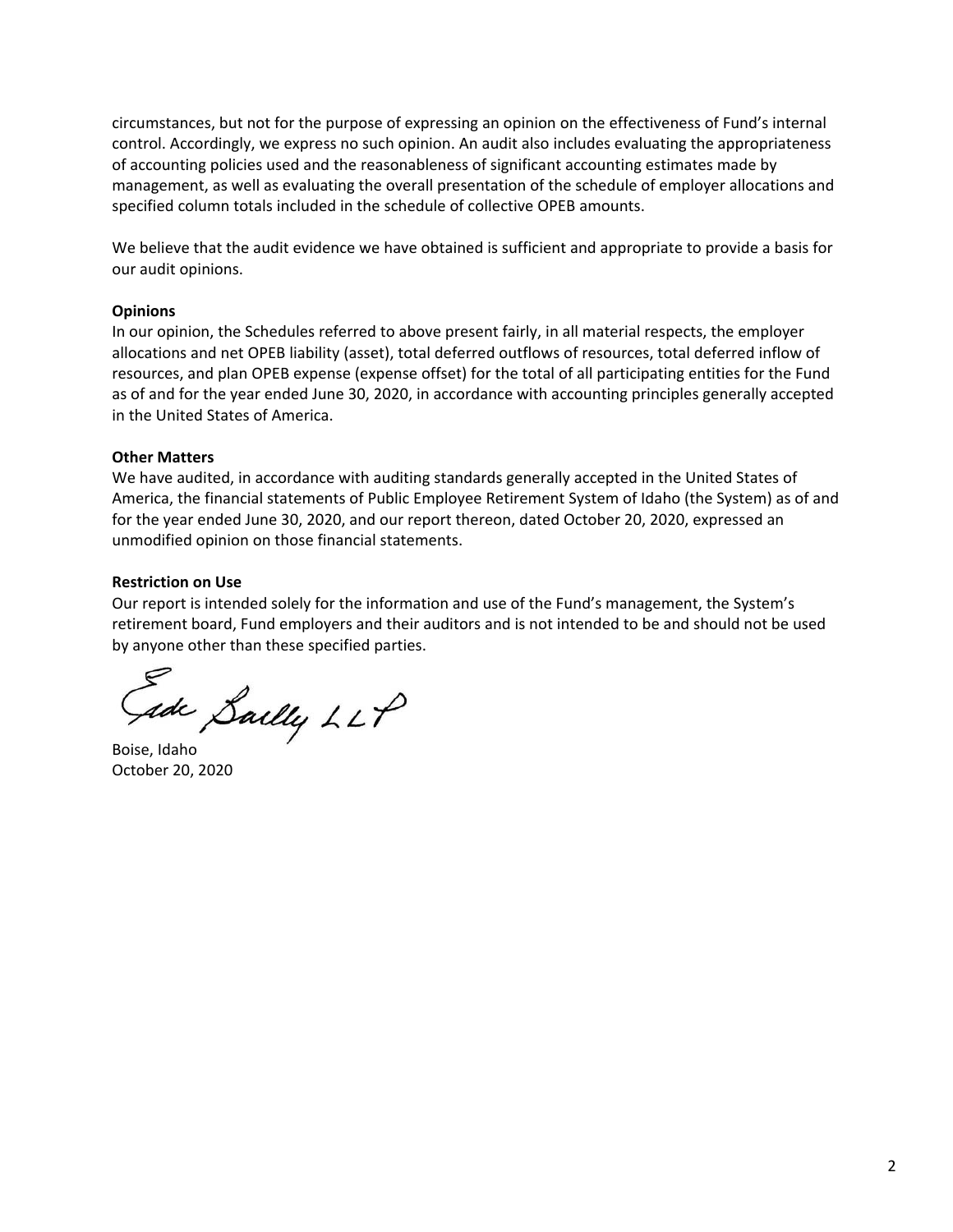Public Employee Retirement System of Idaho Sick Leave Insurance Reserve Fund – State Members

Schedule of Employer Allocations June 30, 2020

| <b>State Offices &amp; Departments</b><br>\$<br>703<br><b>Accountancy Board</b><br>0.000156493<br>22,372<br><b>Administration Dept</b><br>0.004980181<br>Agriculture Dept<br>54,811<br>0.012201355<br><b>Attorney General</b><br>61,022<br>0.013583972<br><b>Barley Commission</b><br>454<br>0.000101064<br><b>Bean Commission</b><br>274<br>0.000060995<br><b>Beef Council</b><br>570<br>0.000126886<br><b>Board of Education</b><br>8,856<br>0.001971414<br>374<br><b>Board of Veterinary Medicine</b><br>0.000083255<br><b>Boise State University</b><br>693,662<br>0.154414559<br><b>Brand Inspector</b><br>5,729<br>0.001275320<br>Commerce Dept<br>8,937<br>0.001989446<br><b>Commission For Pardons And Paroles</b><br>5,902<br>0.001313831<br><b>Commission for the Blind</b><br>7,392<br>0.001645517<br>Commission on Aging<br>2,995<br>0.000666710<br>494<br>Commission on Hispanic Affairs<br>0.000109968<br>Commission on the Arts<br>1,855<br>0.000412937<br>Controller's Office<br>22,666<br>0.005045628<br><b>Correction Department</b><br>357,677<br>0.079621683<br>Correctional Industry<br>7,148<br>0.001591200<br>710<br><b>Dentistry Board</b><br>0.000158052<br>Department of Environmental Quality<br>0.018593760<br>83,527<br>Division Occ & Prof License<br>0.001564487<br>7,028<br>Division of Building Safety<br>0.006289560<br>28,254<br>Division of Financial Management<br>0.001168023<br>5,247<br>Division of Human Resources<br>0.000930723<br>4,181<br>Division of Veteran Services<br>0.012807739<br>57,535<br>Endowment Fund Investment Bd<br>0.000333912<br>1,500<br><b>Finance Department</b><br>0.003435728<br>15,434<br>Fish & Game Department<br>0.029585019<br>132,902<br><b>Forest Products Commission</b><br>659<br>0.000146699<br>Governor's Office<br>0.001028671<br>4,621<br>Health & Welfare Department<br>557,215<br>0.124040394<br><b>Health District 1</b><br>0.004672982<br>20,992<br>Health District 2<br>8,432<br>0.001877029<br><b>Health District 3</b><br>16,549<br>0.003683936<br>Health District 4<br>20,714<br>0.004611098<br><b>Health District 5</b><br>12,164<br>0.002707801<br>Health District 6<br>13,210<br>0.002940649<br>Health District 7<br>15,131<br>0.003368278<br><b>Historical Society</b><br>8,166<br>0.001817815<br>889<br>House of Representatives<br>0.000197898<br>Id Workforce Development Council<br>1,266<br>0.000281821<br><b>Idaho Division of Prof-Tech Education</b><br>9,073<br>0.002019720<br>Idaho Grape Growers & Wine Producers Comm<br>775<br>0.000172521 | <b>Employer</b><br><b>Contributions</b> | Proportionate<br><b>Share</b> |  |
|-----------------------------------------------------------------------------------------------------------------------------------------------------------------------------------------------------------------------------------------------------------------------------------------------------------------------------------------------------------------------------------------------------------------------------------------------------------------------------------------------------------------------------------------------------------------------------------------------------------------------------------------------------------------------------------------------------------------------------------------------------------------------------------------------------------------------------------------------------------------------------------------------------------------------------------------------------------------------------------------------------------------------------------------------------------------------------------------------------------------------------------------------------------------------------------------------------------------------------------------------------------------------------------------------------------------------------------------------------------------------------------------------------------------------------------------------------------------------------------------------------------------------------------------------------------------------------------------------------------------------------------------------------------------------------------------------------------------------------------------------------------------------------------------------------------------------------------------------------------------------------------------------------------------------------------------------------------------------------------------------------------------------------------------------------------------------------------------------------------------------------------------------------------------------------------------------------------------------------------------------------------------------------------------------------------------------------------------------------------------------------------------------------------------------------------------------------------------------------------------------------------------------------------------------------|-----------------------------------------|-------------------------------|--|
|                                                                                                                                                                                                                                                                                                                                                                                                                                                                                                                                                                                                                                                                                                                                                                                                                                                                                                                                                                                                                                                                                                                                                                                                                                                                                                                                                                                                                                                                                                                                                                                                                                                                                                                                                                                                                                                                                                                                                                                                                                                                                                                                                                                                                                                                                                                                                                                                                                                                                                                                                     |                                         |                               |  |
|                                                                                                                                                                                                                                                                                                                                                                                                                                                                                                                                                                                                                                                                                                                                                                                                                                                                                                                                                                                                                                                                                                                                                                                                                                                                                                                                                                                                                                                                                                                                                                                                                                                                                                                                                                                                                                                                                                                                                                                                                                                                                                                                                                                                                                                                                                                                                                                                                                                                                                                                                     |                                         |                               |  |
|                                                                                                                                                                                                                                                                                                                                                                                                                                                                                                                                                                                                                                                                                                                                                                                                                                                                                                                                                                                                                                                                                                                                                                                                                                                                                                                                                                                                                                                                                                                                                                                                                                                                                                                                                                                                                                                                                                                                                                                                                                                                                                                                                                                                                                                                                                                                                                                                                                                                                                                                                     |                                         |                               |  |
|                                                                                                                                                                                                                                                                                                                                                                                                                                                                                                                                                                                                                                                                                                                                                                                                                                                                                                                                                                                                                                                                                                                                                                                                                                                                                                                                                                                                                                                                                                                                                                                                                                                                                                                                                                                                                                                                                                                                                                                                                                                                                                                                                                                                                                                                                                                                                                                                                                                                                                                                                     |                                         |                               |  |
|                                                                                                                                                                                                                                                                                                                                                                                                                                                                                                                                                                                                                                                                                                                                                                                                                                                                                                                                                                                                                                                                                                                                                                                                                                                                                                                                                                                                                                                                                                                                                                                                                                                                                                                                                                                                                                                                                                                                                                                                                                                                                                                                                                                                                                                                                                                                                                                                                                                                                                                                                     |                                         |                               |  |
|                                                                                                                                                                                                                                                                                                                                                                                                                                                                                                                                                                                                                                                                                                                                                                                                                                                                                                                                                                                                                                                                                                                                                                                                                                                                                                                                                                                                                                                                                                                                                                                                                                                                                                                                                                                                                                                                                                                                                                                                                                                                                                                                                                                                                                                                                                                                                                                                                                                                                                                                                     |                                         |                               |  |
|                                                                                                                                                                                                                                                                                                                                                                                                                                                                                                                                                                                                                                                                                                                                                                                                                                                                                                                                                                                                                                                                                                                                                                                                                                                                                                                                                                                                                                                                                                                                                                                                                                                                                                                                                                                                                                                                                                                                                                                                                                                                                                                                                                                                                                                                                                                                                                                                                                                                                                                                                     |                                         |                               |  |
|                                                                                                                                                                                                                                                                                                                                                                                                                                                                                                                                                                                                                                                                                                                                                                                                                                                                                                                                                                                                                                                                                                                                                                                                                                                                                                                                                                                                                                                                                                                                                                                                                                                                                                                                                                                                                                                                                                                                                                                                                                                                                                                                                                                                                                                                                                                                                                                                                                                                                                                                                     |                                         |                               |  |
|                                                                                                                                                                                                                                                                                                                                                                                                                                                                                                                                                                                                                                                                                                                                                                                                                                                                                                                                                                                                                                                                                                                                                                                                                                                                                                                                                                                                                                                                                                                                                                                                                                                                                                                                                                                                                                                                                                                                                                                                                                                                                                                                                                                                                                                                                                                                                                                                                                                                                                                                                     |                                         |                               |  |
|                                                                                                                                                                                                                                                                                                                                                                                                                                                                                                                                                                                                                                                                                                                                                                                                                                                                                                                                                                                                                                                                                                                                                                                                                                                                                                                                                                                                                                                                                                                                                                                                                                                                                                                                                                                                                                                                                                                                                                                                                                                                                                                                                                                                                                                                                                                                                                                                                                                                                                                                                     |                                         |                               |  |
|                                                                                                                                                                                                                                                                                                                                                                                                                                                                                                                                                                                                                                                                                                                                                                                                                                                                                                                                                                                                                                                                                                                                                                                                                                                                                                                                                                                                                                                                                                                                                                                                                                                                                                                                                                                                                                                                                                                                                                                                                                                                                                                                                                                                                                                                                                                                                                                                                                                                                                                                                     |                                         |                               |  |
|                                                                                                                                                                                                                                                                                                                                                                                                                                                                                                                                                                                                                                                                                                                                                                                                                                                                                                                                                                                                                                                                                                                                                                                                                                                                                                                                                                                                                                                                                                                                                                                                                                                                                                                                                                                                                                                                                                                                                                                                                                                                                                                                                                                                                                                                                                                                                                                                                                                                                                                                                     |                                         |                               |  |
|                                                                                                                                                                                                                                                                                                                                                                                                                                                                                                                                                                                                                                                                                                                                                                                                                                                                                                                                                                                                                                                                                                                                                                                                                                                                                                                                                                                                                                                                                                                                                                                                                                                                                                                                                                                                                                                                                                                                                                                                                                                                                                                                                                                                                                                                                                                                                                                                                                                                                                                                                     |                                         |                               |  |
|                                                                                                                                                                                                                                                                                                                                                                                                                                                                                                                                                                                                                                                                                                                                                                                                                                                                                                                                                                                                                                                                                                                                                                                                                                                                                                                                                                                                                                                                                                                                                                                                                                                                                                                                                                                                                                                                                                                                                                                                                                                                                                                                                                                                                                                                                                                                                                                                                                                                                                                                                     |                                         |                               |  |
|                                                                                                                                                                                                                                                                                                                                                                                                                                                                                                                                                                                                                                                                                                                                                                                                                                                                                                                                                                                                                                                                                                                                                                                                                                                                                                                                                                                                                                                                                                                                                                                                                                                                                                                                                                                                                                                                                                                                                                                                                                                                                                                                                                                                                                                                                                                                                                                                                                                                                                                                                     |                                         |                               |  |
|                                                                                                                                                                                                                                                                                                                                                                                                                                                                                                                                                                                                                                                                                                                                                                                                                                                                                                                                                                                                                                                                                                                                                                                                                                                                                                                                                                                                                                                                                                                                                                                                                                                                                                                                                                                                                                                                                                                                                                                                                                                                                                                                                                                                                                                                                                                                                                                                                                                                                                                                                     |                                         |                               |  |
|                                                                                                                                                                                                                                                                                                                                                                                                                                                                                                                                                                                                                                                                                                                                                                                                                                                                                                                                                                                                                                                                                                                                                                                                                                                                                                                                                                                                                                                                                                                                                                                                                                                                                                                                                                                                                                                                                                                                                                                                                                                                                                                                                                                                                                                                                                                                                                                                                                                                                                                                                     |                                         |                               |  |
|                                                                                                                                                                                                                                                                                                                                                                                                                                                                                                                                                                                                                                                                                                                                                                                                                                                                                                                                                                                                                                                                                                                                                                                                                                                                                                                                                                                                                                                                                                                                                                                                                                                                                                                                                                                                                                                                                                                                                                                                                                                                                                                                                                                                                                                                                                                                                                                                                                                                                                                                                     |                                         |                               |  |
|                                                                                                                                                                                                                                                                                                                                                                                                                                                                                                                                                                                                                                                                                                                                                                                                                                                                                                                                                                                                                                                                                                                                                                                                                                                                                                                                                                                                                                                                                                                                                                                                                                                                                                                                                                                                                                                                                                                                                                                                                                                                                                                                                                                                                                                                                                                                                                                                                                                                                                                                                     |                                         |                               |  |
|                                                                                                                                                                                                                                                                                                                                                                                                                                                                                                                                                                                                                                                                                                                                                                                                                                                                                                                                                                                                                                                                                                                                                                                                                                                                                                                                                                                                                                                                                                                                                                                                                                                                                                                                                                                                                                                                                                                                                                                                                                                                                                                                                                                                                                                                                                                                                                                                                                                                                                                                                     |                                         |                               |  |
|                                                                                                                                                                                                                                                                                                                                                                                                                                                                                                                                                                                                                                                                                                                                                                                                                                                                                                                                                                                                                                                                                                                                                                                                                                                                                                                                                                                                                                                                                                                                                                                                                                                                                                                                                                                                                                                                                                                                                                                                                                                                                                                                                                                                                                                                                                                                                                                                                                                                                                                                                     |                                         |                               |  |
|                                                                                                                                                                                                                                                                                                                                                                                                                                                                                                                                                                                                                                                                                                                                                                                                                                                                                                                                                                                                                                                                                                                                                                                                                                                                                                                                                                                                                                                                                                                                                                                                                                                                                                                                                                                                                                                                                                                                                                                                                                                                                                                                                                                                                                                                                                                                                                                                                                                                                                                                                     |                                         |                               |  |
|                                                                                                                                                                                                                                                                                                                                                                                                                                                                                                                                                                                                                                                                                                                                                                                                                                                                                                                                                                                                                                                                                                                                                                                                                                                                                                                                                                                                                                                                                                                                                                                                                                                                                                                                                                                                                                                                                                                                                                                                                                                                                                                                                                                                                                                                                                                                                                                                                                                                                                                                                     |                                         |                               |  |
|                                                                                                                                                                                                                                                                                                                                                                                                                                                                                                                                                                                                                                                                                                                                                                                                                                                                                                                                                                                                                                                                                                                                                                                                                                                                                                                                                                                                                                                                                                                                                                                                                                                                                                                                                                                                                                                                                                                                                                                                                                                                                                                                                                                                                                                                                                                                                                                                                                                                                                                                                     |                                         |                               |  |
|                                                                                                                                                                                                                                                                                                                                                                                                                                                                                                                                                                                                                                                                                                                                                                                                                                                                                                                                                                                                                                                                                                                                                                                                                                                                                                                                                                                                                                                                                                                                                                                                                                                                                                                                                                                                                                                                                                                                                                                                                                                                                                                                                                                                                                                                                                                                                                                                                                                                                                                                                     |                                         |                               |  |
|                                                                                                                                                                                                                                                                                                                                                                                                                                                                                                                                                                                                                                                                                                                                                                                                                                                                                                                                                                                                                                                                                                                                                                                                                                                                                                                                                                                                                                                                                                                                                                                                                                                                                                                                                                                                                                                                                                                                                                                                                                                                                                                                                                                                                                                                                                                                                                                                                                                                                                                                                     |                                         |                               |  |
|                                                                                                                                                                                                                                                                                                                                                                                                                                                                                                                                                                                                                                                                                                                                                                                                                                                                                                                                                                                                                                                                                                                                                                                                                                                                                                                                                                                                                                                                                                                                                                                                                                                                                                                                                                                                                                                                                                                                                                                                                                                                                                                                                                                                                                                                                                                                                                                                                                                                                                                                                     |                                         |                               |  |
|                                                                                                                                                                                                                                                                                                                                                                                                                                                                                                                                                                                                                                                                                                                                                                                                                                                                                                                                                                                                                                                                                                                                                                                                                                                                                                                                                                                                                                                                                                                                                                                                                                                                                                                                                                                                                                                                                                                                                                                                                                                                                                                                                                                                                                                                                                                                                                                                                                                                                                                                                     |                                         |                               |  |
|                                                                                                                                                                                                                                                                                                                                                                                                                                                                                                                                                                                                                                                                                                                                                                                                                                                                                                                                                                                                                                                                                                                                                                                                                                                                                                                                                                                                                                                                                                                                                                                                                                                                                                                                                                                                                                                                                                                                                                                                                                                                                                                                                                                                                                                                                                                                                                                                                                                                                                                                                     |                                         |                               |  |
|                                                                                                                                                                                                                                                                                                                                                                                                                                                                                                                                                                                                                                                                                                                                                                                                                                                                                                                                                                                                                                                                                                                                                                                                                                                                                                                                                                                                                                                                                                                                                                                                                                                                                                                                                                                                                                                                                                                                                                                                                                                                                                                                                                                                                                                                                                                                                                                                                                                                                                                                                     |                                         |                               |  |
|                                                                                                                                                                                                                                                                                                                                                                                                                                                                                                                                                                                                                                                                                                                                                                                                                                                                                                                                                                                                                                                                                                                                                                                                                                                                                                                                                                                                                                                                                                                                                                                                                                                                                                                                                                                                                                                                                                                                                                                                                                                                                                                                                                                                                                                                                                                                                                                                                                                                                                                                                     |                                         |                               |  |
|                                                                                                                                                                                                                                                                                                                                                                                                                                                                                                                                                                                                                                                                                                                                                                                                                                                                                                                                                                                                                                                                                                                                                                                                                                                                                                                                                                                                                                                                                                                                                                                                                                                                                                                                                                                                                                                                                                                                                                                                                                                                                                                                                                                                                                                                                                                                                                                                                                                                                                                                                     |                                         |                               |  |
|                                                                                                                                                                                                                                                                                                                                                                                                                                                                                                                                                                                                                                                                                                                                                                                                                                                                                                                                                                                                                                                                                                                                                                                                                                                                                                                                                                                                                                                                                                                                                                                                                                                                                                                                                                                                                                                                                                                                                                                                                                                                                                                                                                                                                                                                                                                                                                                                                                                                                                                                                     |                                         |                               |  |
|                                                                                                                                                                                                                                                                                                                                                                                                                                                                                                                                                                                                                                                                                                                                                                                                                                                                                                                                                                                                                                                                                                                                                                                                                                                                                                                                                                                                                                                                                                                                                                                                                                                                                                                                                                                                                                                                                                                                                                                                                                                                                                                                                                                                                                                                                                                                                                                                                                                                                                                                                     |                                         |                               |  |
|                                                                                                                                                                                                                                                                                                                                                                                                                                                                                                                                                                                                                                                                                                                                                                                                                                                                                                                                                                                                                                                                                                                                                                                                                                                                                                                                                                                                                                                                                                                                                                                                                                                                                                                                                                                                                                                                                                                                                                                                                                                                                                                                                                                                                                                                                                                                                                                                                                                                                                                                                     |                                         |                               |  |
|                                                                                                                                                                                                                                                                                                                                                                                                                                                                                                                                                                                                                                                                                                                                                                                                                                                                                                                                                                                                                                                                                                                                                                                                                                                                                                                                                                                                                                                                                                                                                                                                                                                                                                                                                                                                                                                                                                                                                                                                                                                                                                                                                                                                                                                                                                                                                                                                                                                                                                                                                     |                                         |                               |  |
|                                                                                                                                                                                                                                                                                                                                                                                                                                                                                                                                                                                                                                                                                                                                                                                                                                                                                                                                                                                                                                                                                                                                                                                                                                                                                                                                                                                                                                                                                                                                                                                                                                                                                                                                                                                                                                                                                                                                                                                                                                                                                                                                                                                                                                                                                                                                                                                                                                                                                                                                                     |                                         |                               |  |
|                                                                                                                                                                                                                                                                                                                                                                                                                                                                                                                                                                                                                                                                                                                                                                                                                                                                                                                                                                                                                                                                                                                                                                                                                                                                                                                                                                                                                                                                                                                                                                                                                                                                                                                                                                                                                                                                                                                                                                                                                                                                                                                                                                                                                                                                                                                                                                                                                                                                                                                                                     |                                         |                               |  |
|                                                                                                                                                                                                                                                                                                                                                                                                                                                                                                                                                                                                                                                                                                                                                                                                                                                                                                                                                                                                                                                                                                                                                                                                                                                                                                                                                                                                                                                                                                                                                                                                                                                                                                                                                                                                                                                                                                                                                                                                                                                                                                                                                                                                                                                                                                                                                                                                                                                                                                                                                     |                                         |                               |  |
|                                                                                                                                                                                                                                                                                                                                                                                                                                                                                                                                                                                                                                                                                                                                                                                                                                                                                                                                                                                                                                                                                                                                                                                                                                                                                                                                                                                                                                                                                                                                                                                                                                                                                                                                                                                                                                                                                                                                                                                                                                                                                                                                                                                                                                                                                                                                                                                                                                                                                                                                                     |                                         |                               |  |
|                                                                                                                                                                                                                                                                                                                                                                                                                                                                                                                                                                                                                                                                                                                                                                                                                                                                                                                                                                                                                                                                                                                                                                                                                                                                                                                                                                                                                                                                                                                                                                                                                                                                                                                                                                                                                                                                                                                                                                                                                                                                                                                                                                                                                                                                                                                                                                                                                                                                                                                                                     |                                         |                               |  |
|                                                                                                                                                                                                                                                                                                                                                                                                                                                                                                                                                                                                                                                                                                                                                                                                                                                                                                                                                                                                                                                                                                                                                                                                                                                                                                                                                                                                                                                                                                                                                                                                                                                                                                                                                                                                                                                                                                                                                                                                                                                                                                                                                                                                                                                                                                                                                                                                                                                                                                                                                     |                                         |                               |  |
|                                                                                                                                                                                                                                                                                                                                                                                                                                                                                                                                                                                                                                                                                                                                                                                                                                                                                                                                                                                                                                                                                                                                                                                                                                                                                                                                                                                                                                                                                                                                                                                                                                                                                                                                                                                                                                                                                                                                                                                                                                                                                                                                                                                                                                                                                                                                                                                                                                                                                                                                                     |                                         |                               |  |
|                                                                                                                                                                                                                                                                                                                                                                                                                                                                                                                                                                                                                                                                                                                                                                                                                                                                                                                                                                                                                                                                                                                                                                                                                                                                                                                                                                                                                                                                                                                                                                                                                                                                                                                                                                                                                                                                                                                                                                                                                                                                                                                                                                                                                                                                                                                                                                                                                                                                                                                                                     |                                         |                               |  |
|                                                                                                                                                                                                                                                                                                                                                                                                                                                                                                                                                                                                                                                                                                                                                                                                                                                                                                                                                                                                                                                                                                                                                                                                                                                                                                                                                                                                                                                                                                                                                                                                                                                                                                                                                                                                                                                                                                                                                                                                                                                                                                                                                                                                                                                                                                                                                                                                                                                                                                                                                     |                                         |                               |  |
|                                                                                                                                                                                                                                                                                                                                                                                                                                                                                                                                                                                                                                                                                                                                                                                                                                                                                                                                                                                                                                                                                                                                                                                                                                                                                                                                                                                                                                                                                                                                                                                                                                                                                                                                                                                                                                                                                                                                                                                                                                                                                                                                                                                                                                                                                                                                                                                                                                                                                                                                                     |                                         |                               |  |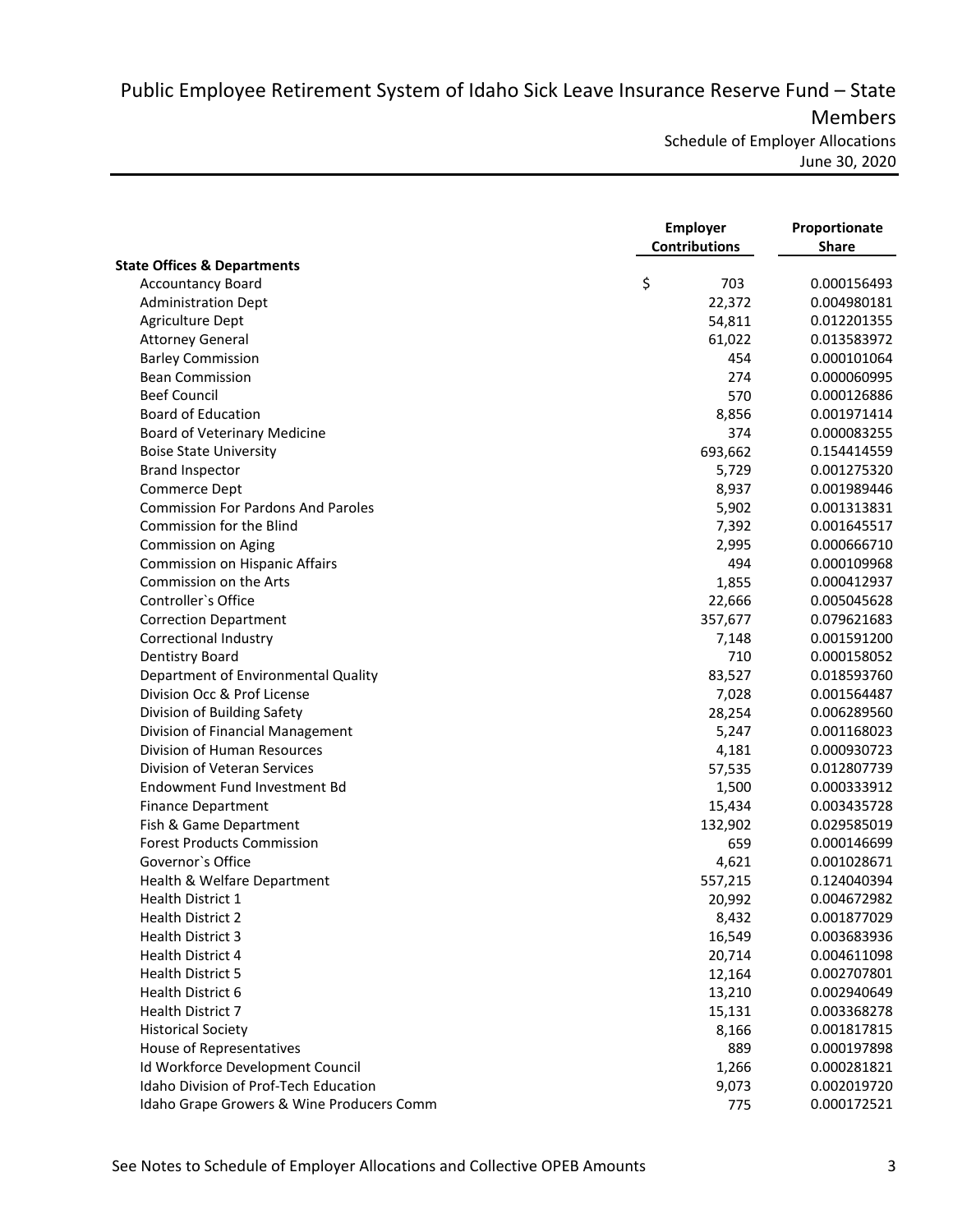Public Employee Retirement System of Idaho Sick Leave Insurance Reserve Fund – State Members

Schedule of Employer Allocations June 30, 2020

|                                                  | <b>Employer</b>      | Proportionate |
|--------------------------------------------------|----------------------|---------------|
| <b>State Offices &amp; Departments continued</b> | <b>Contributions</b> | <b>Share</b>  |
| <b>Idaho Public Television</b>                   | 11,943               | 0.002658605   |
| Idaho Rangeland Resources Commission             | 334                  | 0.000074351   |
| Idaho State Police                               | 136,971              | 0.030490810   |
| Idaho State University                           | 414,413              | 0.092251557   |
| Independent Living Council                       | 759                  | 0.000168959   |
| <b>Industrial Commission</b>                     | 22,208               | 0.004943674   |
| Info Tech Services                               | 15,461               | 0.003441739   |
| <b>Insurance Department</b>                      | 13,489               | 0.003002756   |
| <b>Insurance Fund</b>                            | 70,890               | 0.015780665   |
| <b>Judicial Branch</b>                           | 124,497              | 0.027714001   |
| Juvenile Corrections                             | 70,052               | 0.015594120   |
| Labor Department                                 | 93,017               | 0.020706308   |
| Lands Department                                 | 78,710               | 0.017521458   |
| Lava Hot Springs Foundation                      | 2,337                | 0.000520234   |
| Legislative Services                             | 17,549               | 0.003906544   |
| Lewis-Clark State College                        | 93,306               | 0.020770641   |
| Library                                          | 6,639                | 0.001477893   |
| Lieutenant Governor                              | 158                  | 0.000035172   |
| Liquor Dispensary                                | 30,353               | 0.006756814   |
| Lottery                                          | 8,518                | 0.001896173   |
| Medicine Board                                   | 3,084                | 0.000686522   |
| <b>Military Division</b>                         | 78,627               | 0.017502982   |
| <b>Nursing Board</b>                             | 2,215                | 0.000493076   |
| Office of Drug Policy                            | 1,416                | 0.000315213   |
| Office of Energy Resources                       | 1,679                | 0.000373758   |
| <b>Office of Performance Evaluations</b>         | 2,212                | 0.000492408   |
| Office of Species Conservation                   | 3,177                | 0.000707225   |
| <b>Outfitters &amp; Guides</b>                   | 779                  | 0.000173411   |
| Parks & Recreation                               | 26,797               | 0.005965221   |
| <b>Pharmacy Board</b>                            | 2,980                | 0.000663371   |
| <b>Potato Commission</b>                         | 8,435                | 0.001877697   |
| Prof Eng & Surveyors                             | 1,362                | 0.000303192   |
| <b>Public Defense Commission</b>                 | 1,314                | 0.000292507   |
| Public Employee Retirement System                | 13,287               | 0.002957790   |
| <b>Public Utilities Commission</b>               | 8,627                | 0.001920437   |
| <b>Racing Commission</b>                         | 265                  | 0.000058991   |
| <b>Real Estate Comm</b>                          | 2,596                | 0.000577890   |
| Secretary Of State                               | 4,779                | 0.001063843   |
| Senate                                           | 634                  | 0.000141133   |
| Soil Conservation Comm                           | 4,141                | 0.000921819   |
| State Appellate Public Defender                  | 6,514                | 0.001450067   |
| State Bar                                        | 5,812                | 0.001293796   |
| <b>Stem Action Center</b>                        | 1,548                | 0.000344597   |
| Superintendent of Public Instruction             | 31,253               | 0.006957161   |
| <b>Tax Appeals Board</b>                         | 1,179                | 0.000262455   |
| <b>Tax Commission</b>                            | 77,274               | 0.017201794   |
| <b>Transportation Dept</b>                       | 314,253              | 0.069955162   |
|                                                  |                      |               |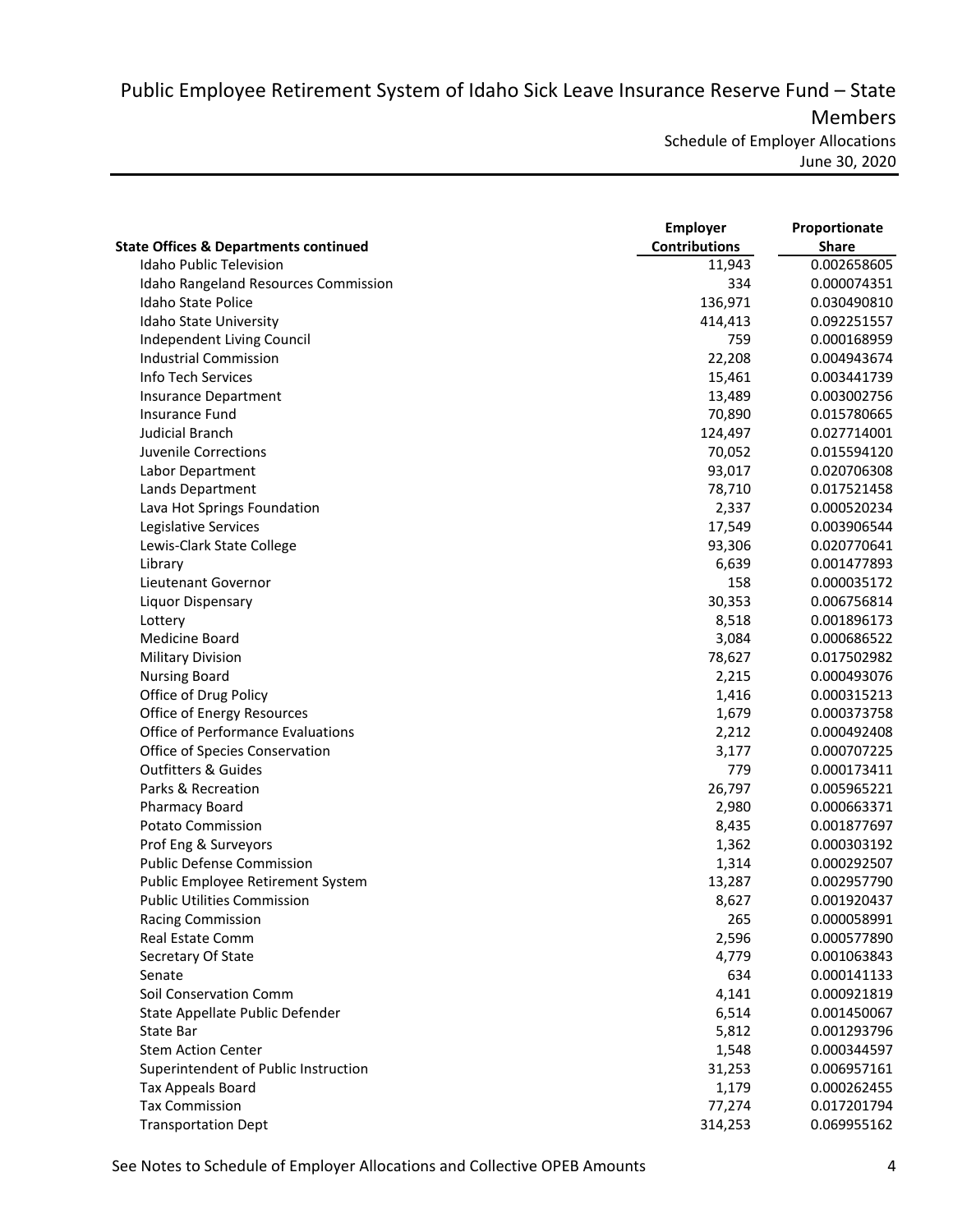Public Employee Retirement System of Idaho Sick Leave Insurance Reserve Fund – State Members Schedule of Employer Allocations

June 30, 2020

| <b>State Offices &amp; Departments continued</b>                                      | <b>Employer</b><br><b>Contributions</b> | Proportionate<br><b>Share</b> |
|---------------------------------------------------------------------------------------|-----------------------------------------|-------------------------------|
| Treasurer                                                                             | 6,328                                   | 0.001408662                   |
| <b>Vocational Rehab</b>                                                               | 27,038                                  | 0.006018869                   |
| Water Resources Dept                                                                  | 33,983                                  | 0.007564880                   |
| <b>Wheat Commission</b>                                                               | 1,100                                   | 0.000244869                   |
| <b>Community Colleges</b>                                                             |                                         |                               |
| College of Eastern Idaho                                                              | 33,271                                  | 0.007406383                   |
| College of Southern Idaho                                                             | 93,521                                  | 0.020818502                   |
| College of Western Idaho                                                              | 89,411                                  | 0.019903584                   |
| North Idaho College                                                                   | 99,644                                  | 0.022181530                   |
| <b>Grand Total: All State Employers</b>                                               |                                         |                               |
| Totals                                                                                | 4,492,206                               | 1.000000000                   |
| Plus: Unreconciled contributions                                                      | 2,011                                   |                               |
| Total employer contributions in the Statement of Changes<br>in Fiduciary Net Position | 4,494,21                                |                               |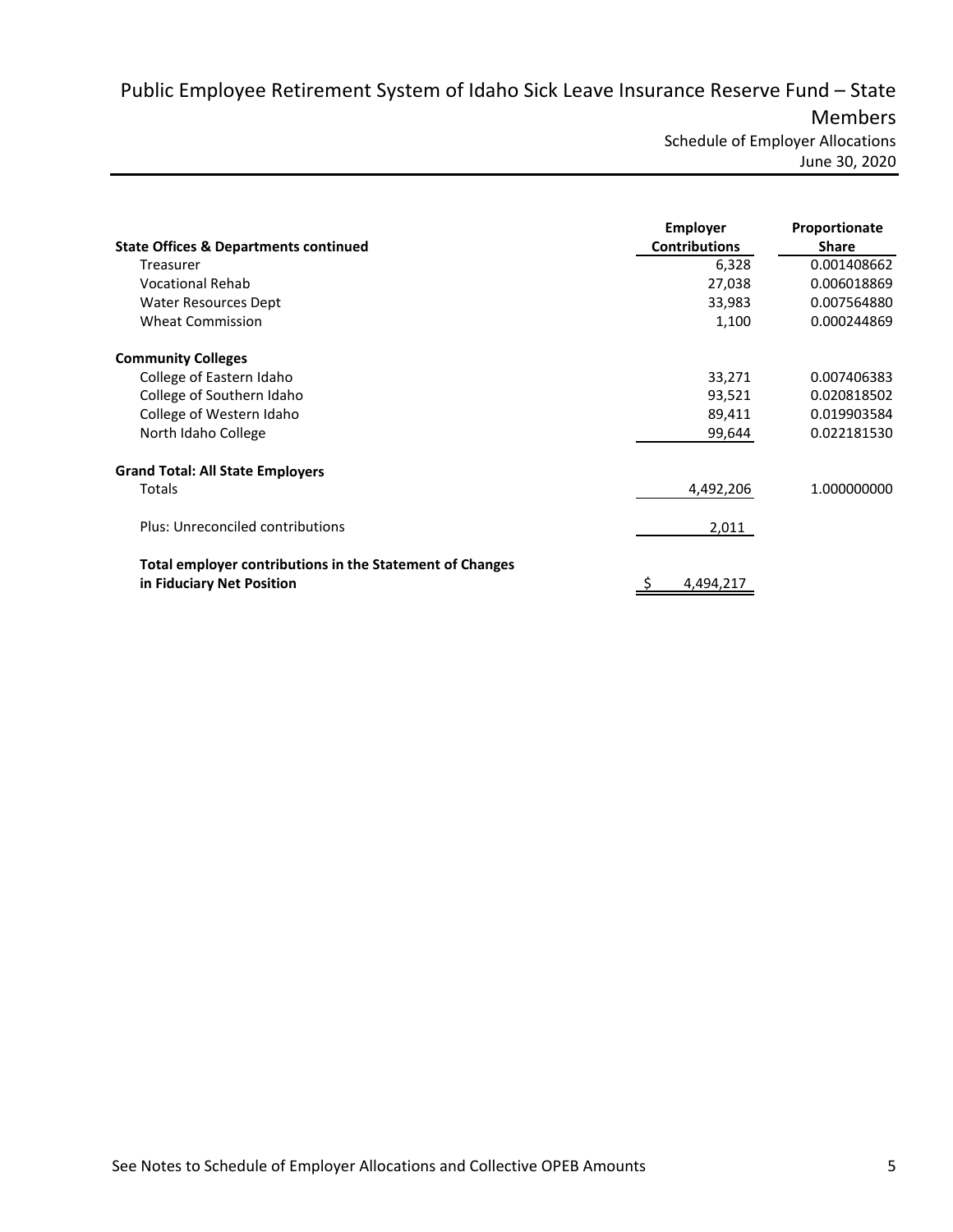# Public Employee Retirement System of Idaho Sick Leave Insurance Reserve Fund– State Members Schedule of Collective OPEB Amounts

June 30, 2020

|                                  |             | <b>Deferred Outflows of Resources</b> |                          |             | <b>Deferred Inflows of Resources</b> |                          |             |                    |
|----------------------------------|-------------|---------------------------------------|--------------------------|-------------|--------------------------------------|--------------------------|-------------|--------------------|
| Net Difference<br><b>Between</b> |             |                                       |                          |             |                                      |                          |             |                    |
| Projected and                    |             |                                       | <b>Total Deferred</b>    |             |                                      | <b>Total Deferred</b>    |             |                    |
| Actual                           |             | <b>Differences</b>                    | Outflows of              |             | <b>Differences</b>                   | Inflows of               |             |                    |
| Investment                       |             | Between                               | <b>Resources</b>         |             | <b>Between</b>                       | Resources                | Plan OPEB   |                    |
| Earnings on                      |             | Expected and                          | <b>Excluding</b>         |             | Expected and                         | Excluding                | Expense     | June 30, 2020      |
| OPEB Plan                        | Changes of  | Actual                                | <b>Employer Specific</b> | Changes of  | Actual                               | <b>Employer Specific</b> | (Expense)   | Net OPEB           |
| Investments                      | Assumptions | Experience                            | Amounts                  | Assumptions | Experience                           | Amounts                  | Offset)     | Liability (Asset)  |
| 2,585,175                        | 96,509      | 1,052,222                             | 3,733,906                | 8,770,761   | 4,863,151                            | 13,633,912               | (6,884,834) | \$ (141, 152, 909) |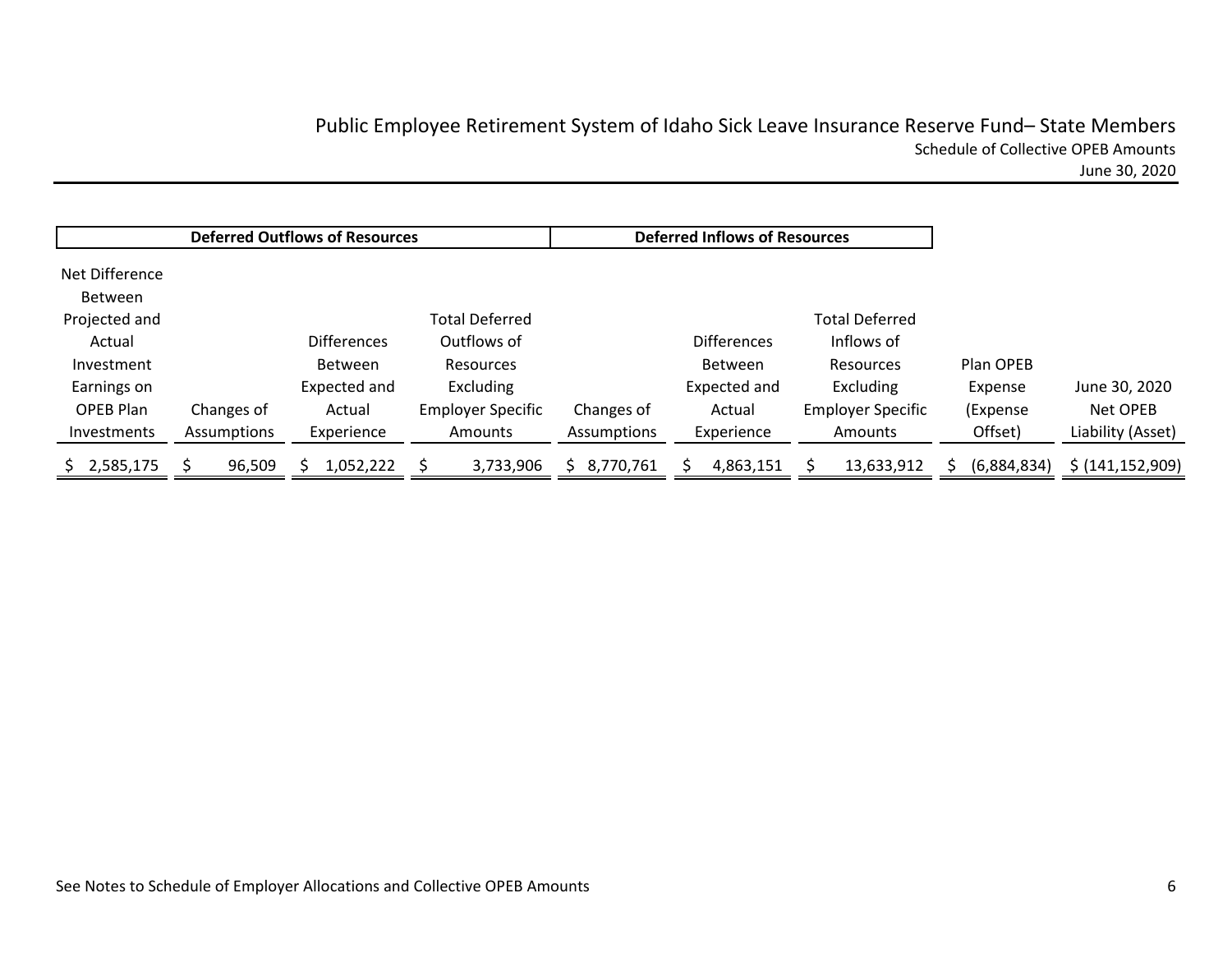# **Note 1 ‐ Significant Accounting Policies**

The Public Employee Retirement System of Idaho Sick Leave Insurance Reserve Fund – State Members (the Fund) is administered by the Public Employee Retirement System of Idaho (the System). Employer contributions to the Fund are calculated on eligible compensation for active members reported by employers.

The Schedule of Collective OPEB Amounts presents the deferred inflow of resources, deferred outflow of resources, OPEB expense (expense offset) and net OPEB liability (asset) at the Fund level. The Schedule of Employer Allocations (collectively, the Schedules) reflects current year employer contributions and includes the following for each individual employer:

- **•** Employer name
- The amount of employer contributing entity's contributions for the period July 1, 2019 to June 30, 2020, (the fiscal year).
- The employer contributing entity's contributions as a percentage of total employer contributions, as defined by state statute.

The Schedule of Employer Allocations has been rounded and presenting the first nine decimal places.

## **Basis of Accounting**

Contributions for employers and the net OPEB liability (asset) are recognized on an accrual basis of accounting. The fiscal year 2020 employer contribution total used as the denominator for the allocation calculation in the schedule of employer allocations can be reconciled to the System's CAFR for the fiscal year ended June 30, 2020, as follows:

| Contributions from employers per CAFR                                       | 4.494.217 |
|-----------------------------------------------------------------------------|-----------|
| Reconciliation differences adjusted in the schedule of employer allocations | (2,011)   |
| Contributions per schedule of employer allocations                          | 4,492,206 |
|                                                                             |           |

## **Use of Estimates in the Preparation of the Schedules**

The preparation of the Schedules in conformity with accounting principles generally accepted in the United States of America requires management to make estimates and assumptions that affect certain amounts and disclosures. Actual results could differ from those estimates.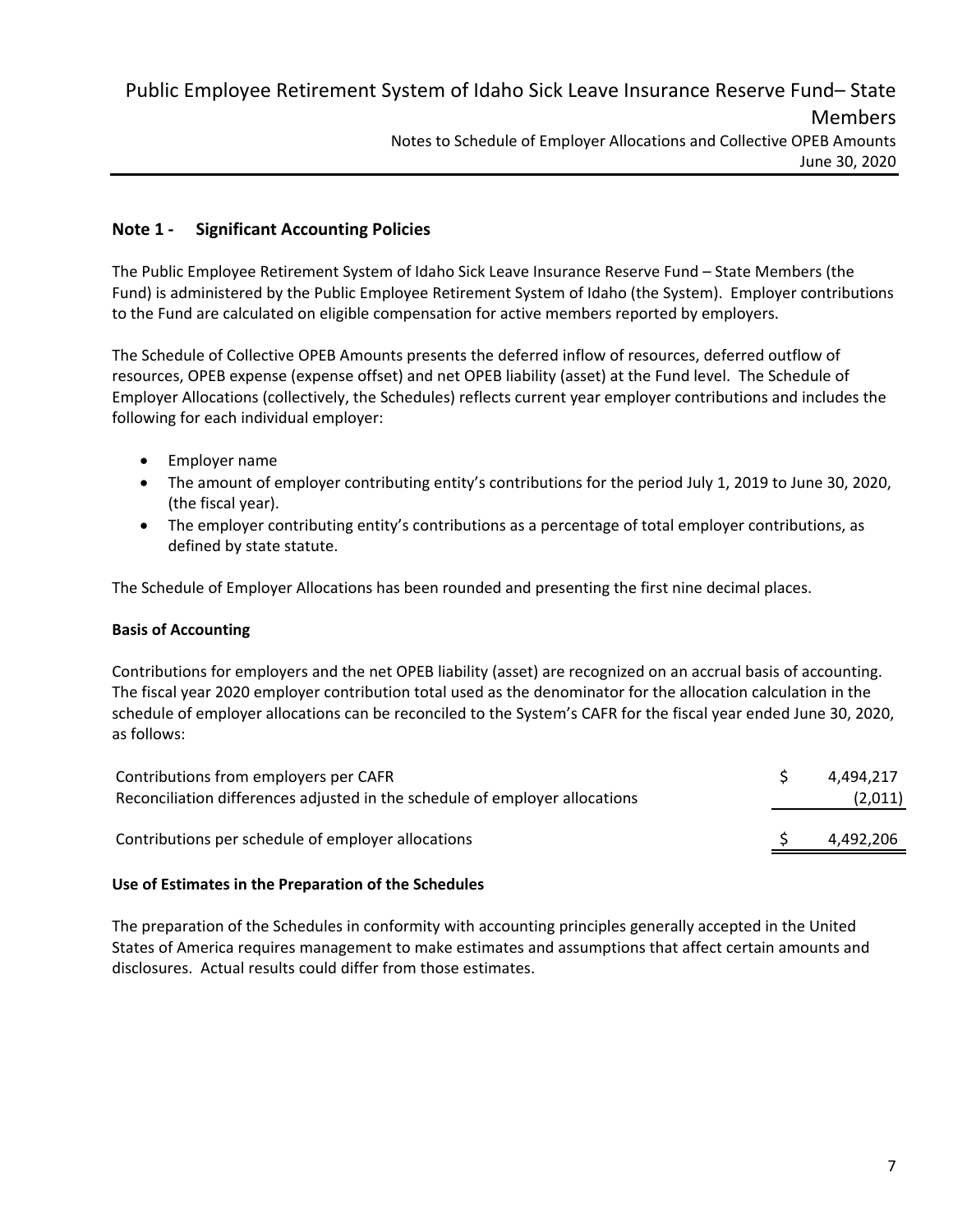# **Components of Net OPEB Liability (Asset)**

The components of the net OPEB liability (asset) of the Fund, for participating employers, as of June 30, 2020 are as follows:

| <b>Total OPEB liability</b><br>Fund fiduciary net position      | 93,296,577<br>234.449.486 |
|-----------------------------------------------------------------|---------------------------|
| Employers' net OPEB liability (asset)                           | (141, 152, 909)           |
| Fund fiduciary net position as a percentage of total OPEB asset | 251.29%                   |

The net OPEB liability (asset) is calculated using a discount rate of 7.05%, which is the expected rate of return on investments reduced by investment expenses. The OPEB total was determined by an actuarial valuation as of July 1, 2020. Actuarial valuation involves estimates of the reported amounts and assumptions about the probability of occurrence of events far into the future. Amounts determined regarding the OPEB total are subject to continual revision as actual results are compared with past expectations and new estimates are made about the future.

## **Actuarial Assumptions**

The following are the actuarial assumptions and the entry age normal cost method, applied to all periods included in the measurement:

| Inflation                   | 3.00 percent |
|-----------------------------|--------------|
| Salary increases            | 3.75 percent |
| Salary inflation            | 3.75 percent |
| Investment rate of return** | 7.05 percent |
| Health care trend rate      | $N/A^*$      |

\* Health care trend rate is not applicable as the benefit is based on the unused sick leave hours at retirement, and is calculated as a fixed dollar amount that can be applied to premiums.

\*\*Net of OPEB plan investment expenses

The long‐term expected rate of return on OPEB Fund investments was determined using the building block approach and a forward‐looking model in which best estimate ranges of expected future real rates of return (expected returns, net of OPEB plan investment expense and inflation) are developed for each major asset class. These ranges are combined to produce the long‐term expected rate of return by weighing the expected future real rates of return by the target asset allocation percentage and by adding expected inflation.

Even though history provides a valuable perspective for setting the investment return assumption, the approach used builds upon the latest capital market assumptions. The assumptions and the System's formal policy for asset allocation are shown below. The formal asset allocation policy is more conservative than the current allocation of the System's assets. The best-estimate range for the long-term expected rate of return is determined by adding expected inflation to expected long‐term real returns and reflecting expected volatility and correlation.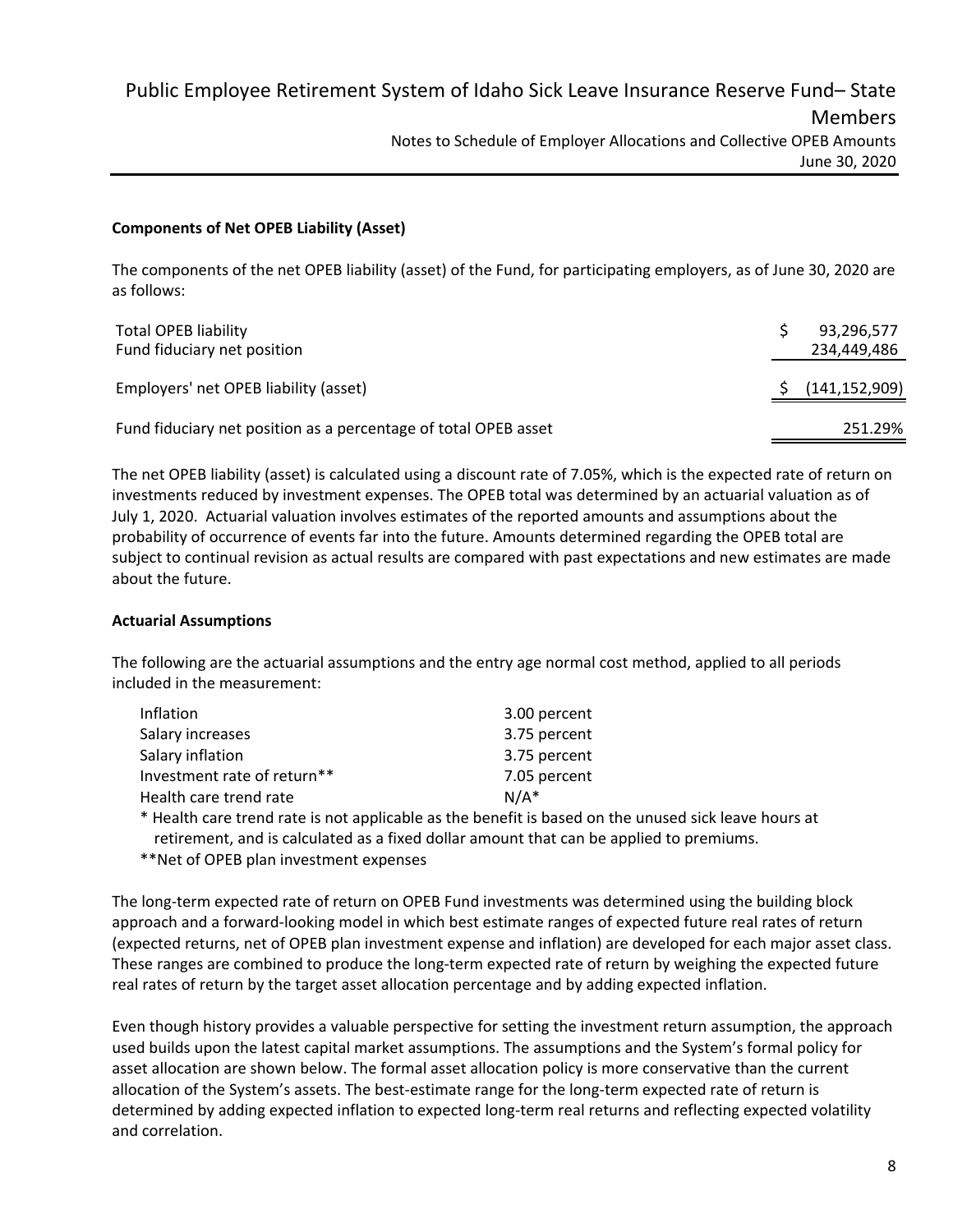| <b>Capital Market Assumptions from Callen 2020</b>                                  |            |              |              |
|-------------------------------------------------------------------------------------|------------|--------------|--------------|
|                                                                                     |            | Long-Term    |              |
|                                                                                     |            | Expected     | Long-Term    |
|                                                                                     |            | Nominal      | Expected     |
|                                                                                     | Target     | Rate of      | Real Rate of |
| <b>Asset Class</b>                                                                  | Allocation | Return       | Return       |
|                                                                                     |            | (Arithmetic) | (Arithmetic) |
| Core Fixed Income                                                                   | 30.00%     | 2.80%        | 0.55%        |
| <b>Broad US Equities</b>                                                            | 55.00%     | 8.55%        | 6.30%        |
| Developed Foreign Equities                                                          | 15.00%     | 8.70%        | 6.45%        |
|                                                                                     |            |              |              |
| <b>Assumed Inflation - Mean</b>                                                     |            | 2.25%        | 2.25%        |
| <b>Assumed Inflation - Standard Deviation</b>                                       |            | 1.50%        | 1.50%        |
|                                                                                     |            |              |              |
| Portfolio Arithmetic Mean Return                                                    |            | 6.85%        | 4.60%        |
| <b>Portfolio Standard Deviation</b>                                                 |            | 12.33%       | 12.33%       |
|                                                                                     |            |              |              |
| Portfolio Long-Term (Geometric) Expected Rate of Return                             |            | 6.25%        | 3.89%        |
| <b>Assumed Investment Expenses</b>                                                  |            | 0.40%        | 0.40%        |
| Portfolio Long-Term (Geometric) Expected Rate of Return, Net of Investment Expenses |            | 5.85%        | 3.49%        |
|                                                                                     |            |              |              |
| <b>Investment Policy Assumptions from PERSI November 2019</b>                       |            |              |              |
| Portfolio Long-Term Expected Real Rate of Return, Net of Investment Expenses        |            |              | 4.14%        |
| <b>Portfolio Standard Deviation</b>                                                 |            |              | 14.16%       |
|                                                                                     |            |              |              |
| Economic/Demographic Assumptions from Milliman 2018                                 |            |              |              |
| <b>Valuation Assumptions Chosen by PERSI Board</b>                                  |            |              |              |
| Long-Term Expected Real Rate of Return, Net of Investment Expenses                  |            |              | 4.05%        |
| <b>Assumed Inflation</b>                                                            |            |              | 3.00%        |
| Long-Term Expected Geometric Rate of Return, Net of Investment Expenses             |            |              | 7.05%        |
|                                                                                     |            |              |              |

Discount rate – The discount rate used to measure the total OPEB liability was 7.05%. The projection of cash flows used to determine the discount rate assumed that contributions from Fund employers will be made at the current contribution rate. Based on these assumptions, the Fund's net position was projected to be available to make all projected future benefit payments of current plan members. Therefore, the long-term expected rate of return on Fund investments was applied to all periods of projected benefit payments to determine the total OPEB liability. The long‐term expected rate of return was determined net of OPEB plan investment expense but without reduction for OPEB plan administrative expense.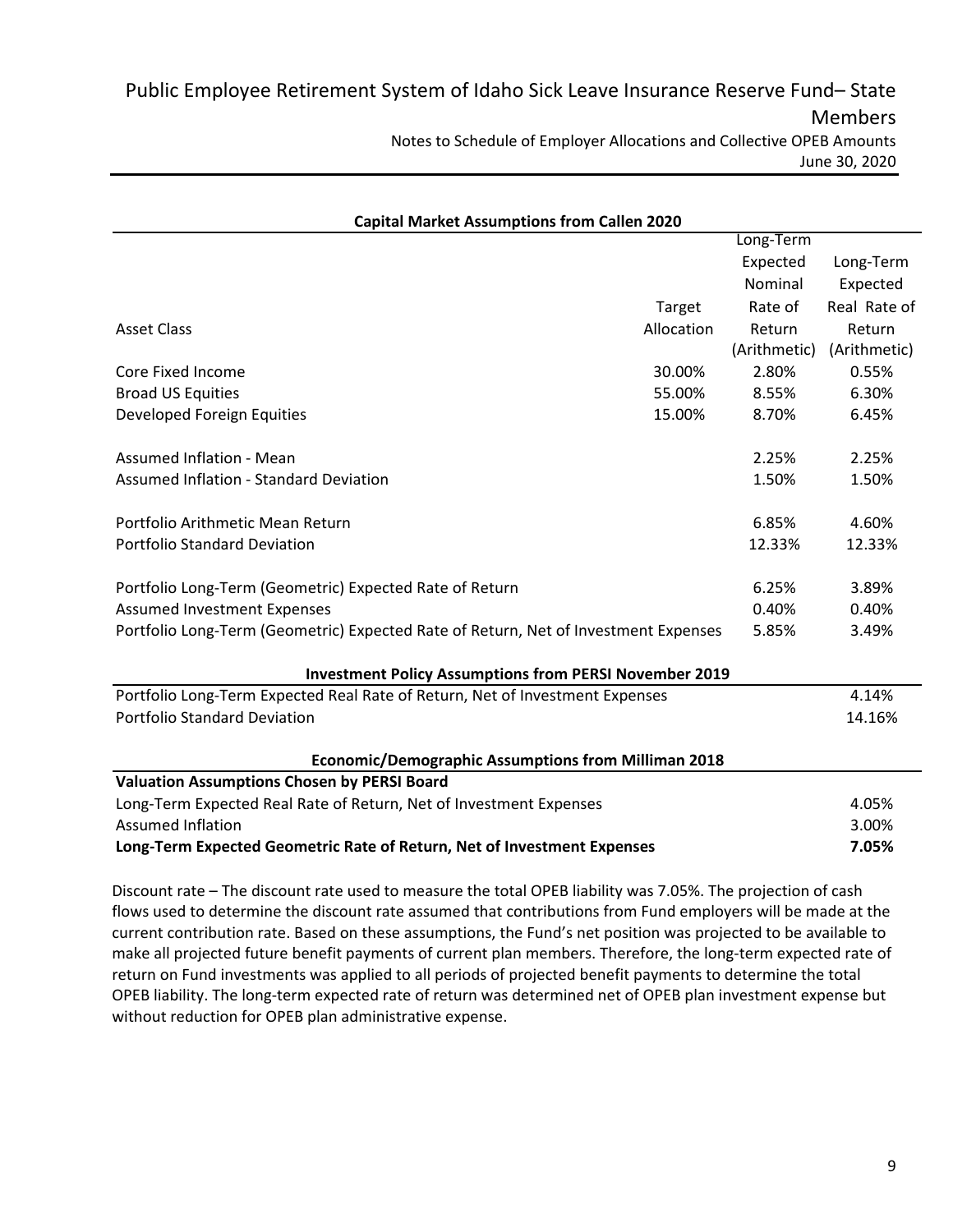Public Employee Retirement System of Idaho Sick Leave Insurance Reserve Fund– State Members Notes to Schedule of Employer Allocations and Collective OPEB Amounts June 30, 2020

Sensitivity of the net OPEB liability (asset) to changes in the discount rate – The following presents the net OPEB liability (asset) of the Fund's employers calculated using the discount rate of 7.05% as well as what the employer's liability (asset) would be if it were calculated using a discount rate that is 1‐percentage point lower or 1‐percentage point higher than the current rate:

|                               | 1% Decrease     | <b>Current Discount</b> | 1% Increase     |
|-------------------------------|-----------------|-------------------------|-----------------|
|                               | (6.05%)         | Rate (7.05%)            | (8.05%)         |
| Employer's net OPEB liability | (134, 484, 450) | (141, 152, 909)         | (147, 219, 951) |

# **Deferred Inflow of Resources and Deferred Outflow of Resources**

Each employer will need to calculate two additional types of deferred outflows of resources and deferred inflows of resources which are employer specific amounts. These amounts relate the (1) net impact from changes in proportion (allocation percentage) between the periods; and (2) contributions made to the plan subsequent to the measurement date and before the end of the employer's reporting period.

# **Plan OPEB Expense (Expense Offset)**

Plan OPEB expense (expense offset) consists of changes that are expensed immediately. The following table provides the detail of the plan OPEB expense (expense offset):

| Service costs and interest                                        | 11,044,270   |
|-------------------------------------------------------------------|--------------|
| Expected investment return                                        | (15,865,288) |
| Expenses and other items from actual operations                   | 47.225       |
| Amortization of difference between expected and actual experience | (1,026,567)  |
| Amortization of changes of assumptions                            | (1,259,659)  |
| Amortization of net difference between projected and actual       |              |
| investment earnings on OPEB investments                           | 175,185      |
|                                                                   |              |
| Plan OPEB expense (expense offset)                                | (6,884,834)  |

The amortization period is based on the remaining expected service lives of all employees that are provided with OPEB through the System determined at the beginning of the measurement period. The amortization period was calculated at 7.8 years. The amortization of the net difference between projected and actual investment earnings on OPEB plan investments is amortized over a closed 5-year period inclusive of this fiscal year.